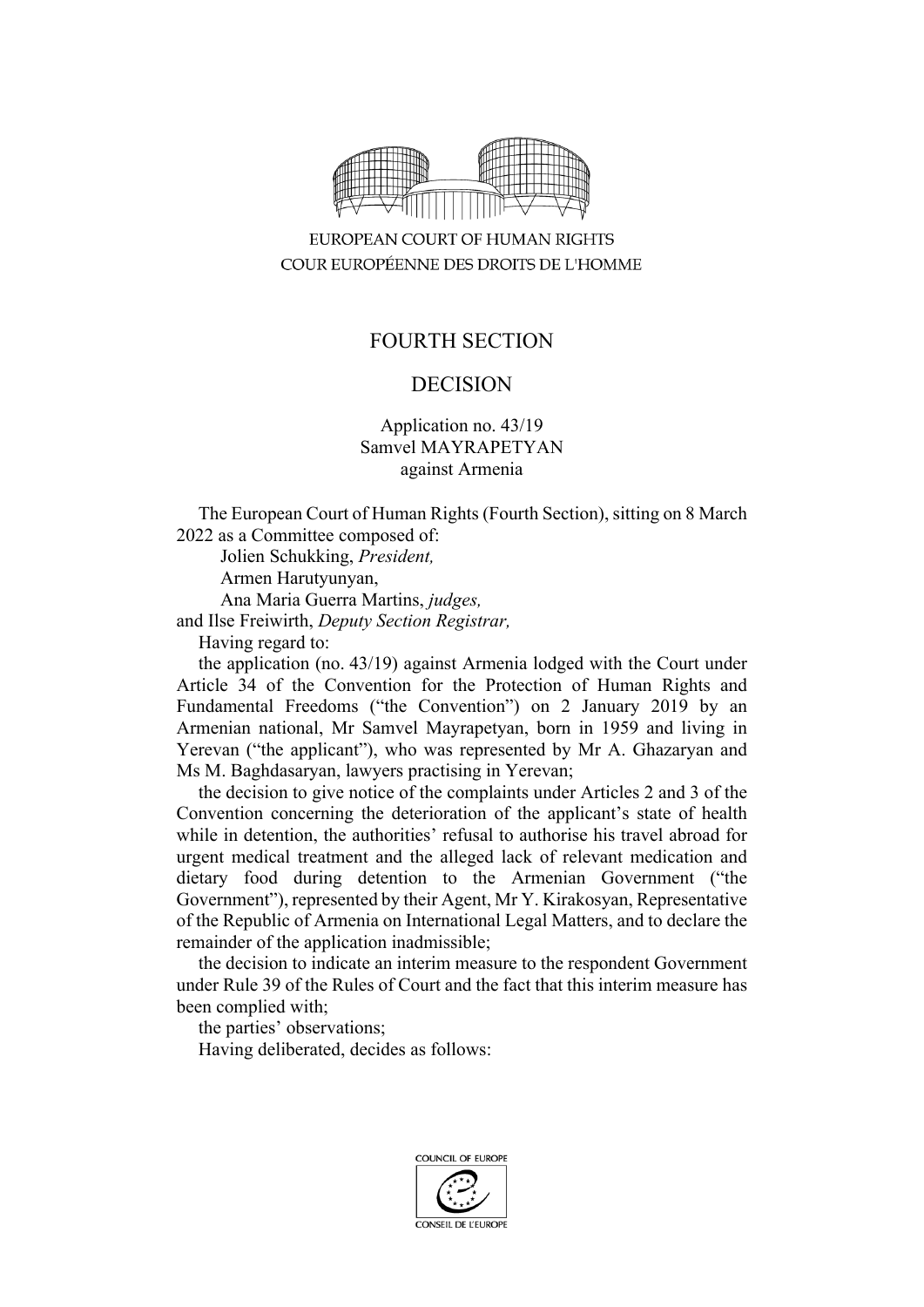### SUBJECT MATTER OF THE CASE

1. The applicant, a well-known businessman, owner and director of an Armenian television channel, is under a criminal investigation in connection with alleged corruption-related offences. On 6 October 2018 he was placed in pre-trial detention and admitted to Nubarashen detention facility.

<span id="page-1-0"></span>2. The applicant suffers from, *inter alia*, gallstone disease and chronic pancreatitis. In November 2016, being in a critical state (acute abdomen, pancreatitis and toxic shock), he underwent an urgent endoscopic surgery in Yerevan. Shortly afterwards he suffered respiratory failure and was put in a medically-induced coma (being on a ventilator). The applicant was urgently transferred to a clinic in Dresden, Germany where he received inpatient treatment, including in the intensive care unit, for sepsis and acute necrotising pancreatitis with multiple pancreatic abscesses. He returned to Armenia in May 2017 and his treatment continued under the supervision of his German doctor.

<span id="page-1-2"></span>3. On 15 October 2018 the applicant was transferred to Armavir detention facility. On the same date doctor M., his treating doctor in Armenia, visited him. The doctor indicated the medical examinations which needed to be carried out and prescribed three types of medication. He also noted that the applicant should follow a diet with a frequent intake of small amounts of warm food. On the same date the applicant submitted a written request to the administration of the detention facility seeking permission to have a food heater in his cell considering that he needed to eat in small portions and that the food should be of moderate temperature. That request was granted.

<span id="page-1-3"></span>4. The applicant underwent an ultrasound examination on 31 October 2018 which showed, *inter alia*, the presence of a stone in the gallbladder as well as a stone in the inferior pole calyx of the kidney.

<span id="page-1-1"></span>5. On 25 December 2018 the applicant was admitted to a private clinic where he stayed until 28 December 2018. On the latter date, based on the results of the applicant's examinations, a panel of medical professionals in the field of surgery issued a joint opinion in which they concluded that the stone in the gallbladder had migrated into the common bile duct which had resulted in repeated acute pancreatitis and advised that the gallstone be removed from the common bile duct via ERCP (endoscopic retrograde cholangiopancreatography). However, considering the applicant's past pancreatic necrosis and the complications associated with the previous ERCP and the past necessity of performing transluminal drainage of peripancreatic abscesses, another endoscopic intervention risked bringing about an aggravation of the pancreatitis with its follow-up complications. The panel therefore advised that the applicant receive treatment at the same foreign clinic as before.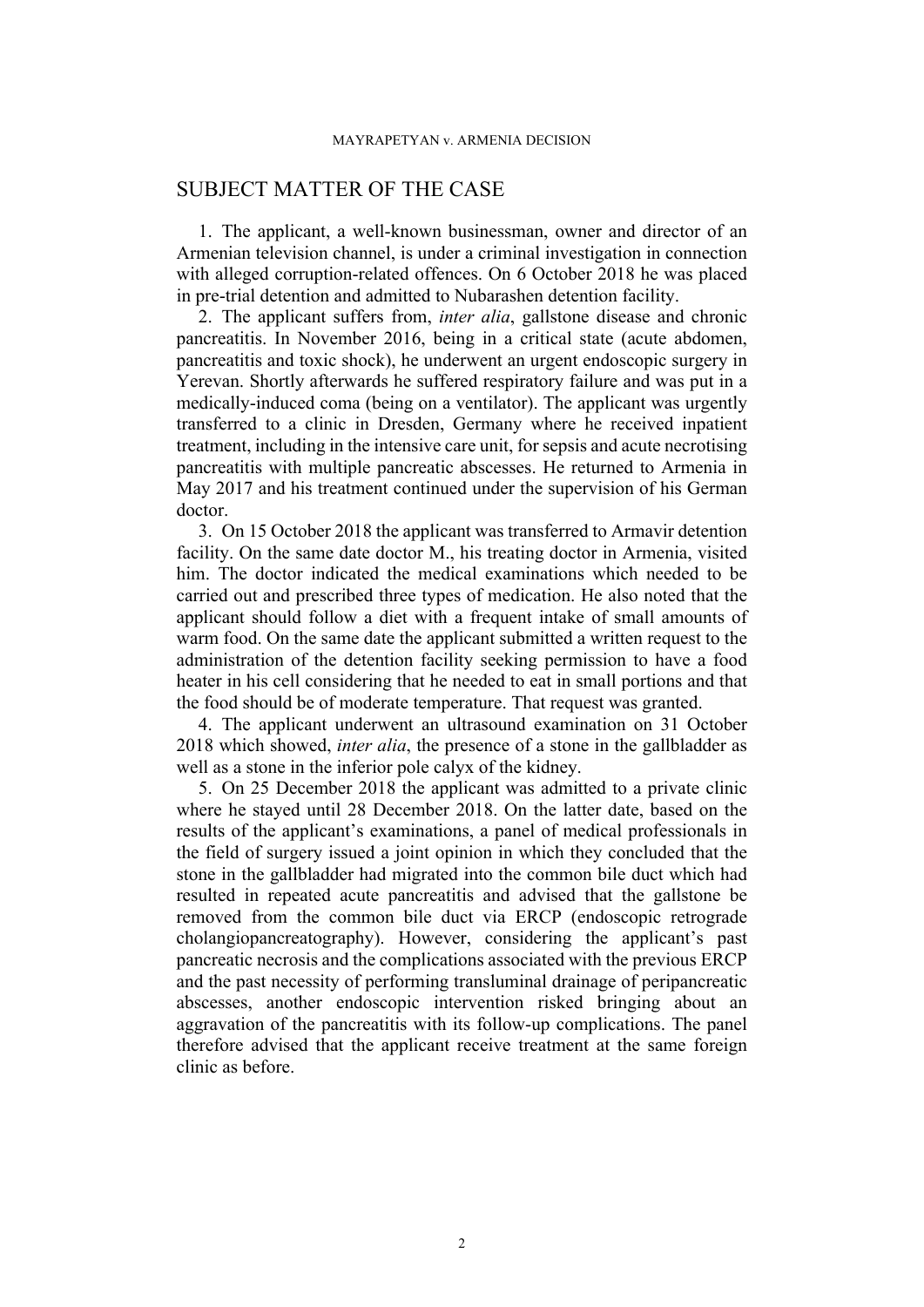<span id="page-2-1"></span>6. In the meantime, by decision of 27 December 2018 the Yerevan Court of General Jurisdiction released the applicant on bail considering his medical condition.

7. On 2 January 2019 the applicant submitted a request under Rule 39 of the Rules of Court requesting the Court to indicate to the respondent Government to return his passport and authorise his travel to Germany for life-saving medical treatment.

8. Following receipt of information from the respondent Government and the applicant's submissions in reply, on 17 January 2019 the Court (the duty judge) decided to indicate to the respondent Government, under Rule 39, to ensure urgently that the applicant receives adequate medical care in accordance with his (then) current state of health and the relevant instructions of medical professionals including, when necessary, transluminal drainage procedure (see paragraph [9](#page-2-0) below).

<span id="page-2-0"></span>9. On 23 January 2019 a medical panel appointed by the Minister of Health noted that transluminal drainage of the pancreas was indicated for the applicant while such medical procedure was not practised in Armenia because of the absence of the relevant equipment and expertise. The panel also noted that in Armenia there were no methods for elimination of peripancreatic abscesses and necrotic tissues that would have a level of efficiency and safety comparable to that of transluminal drainage.

<span id="page-2-2"></span>10. On 24 January 2019 the applicant's preventive measure (bail) was replaced by a personal surety and his travel to Germany for medical treatment was authorised.

<span id="page-2-3"></span>11. On 26 January 2019 the applicant left for Germany and, according to the submitted medical evidence, received the necessary treatment.

12. After attempts in August and October 2019 to secure the applicant's appearance before the investigating body, on 3 March 2020 the investigator decided to cancel the personal surety and seek judicial authorisation for the applicant's detention.

13. On 9 March 2020 the Yerevan Court of General Jurisdiction ordered the applicant's detention. The applicant was put on the wanted list.

14. As of 12 March 2021, the date when the exchange of observations between the parties was finalised, the applicant had not returned to Armenia.

### THE COURT'S ASSESSMENT

15. The Court considers it unnecessary to address the Government's objection as to non-exhaustion of domestic remedies, since the application is in any event inadmissible for the reasons set out below.

16. The allegations of persons suffering from serious illnesses fall under Article 2 of the Convention when the circumstances potentially engage the responsibility of the State (see, for instance, *L.C.B. v. the United Kingdom*, 9 June 1998, §§ 36-41, *Reports of Judgments and Decisions* 1998-III,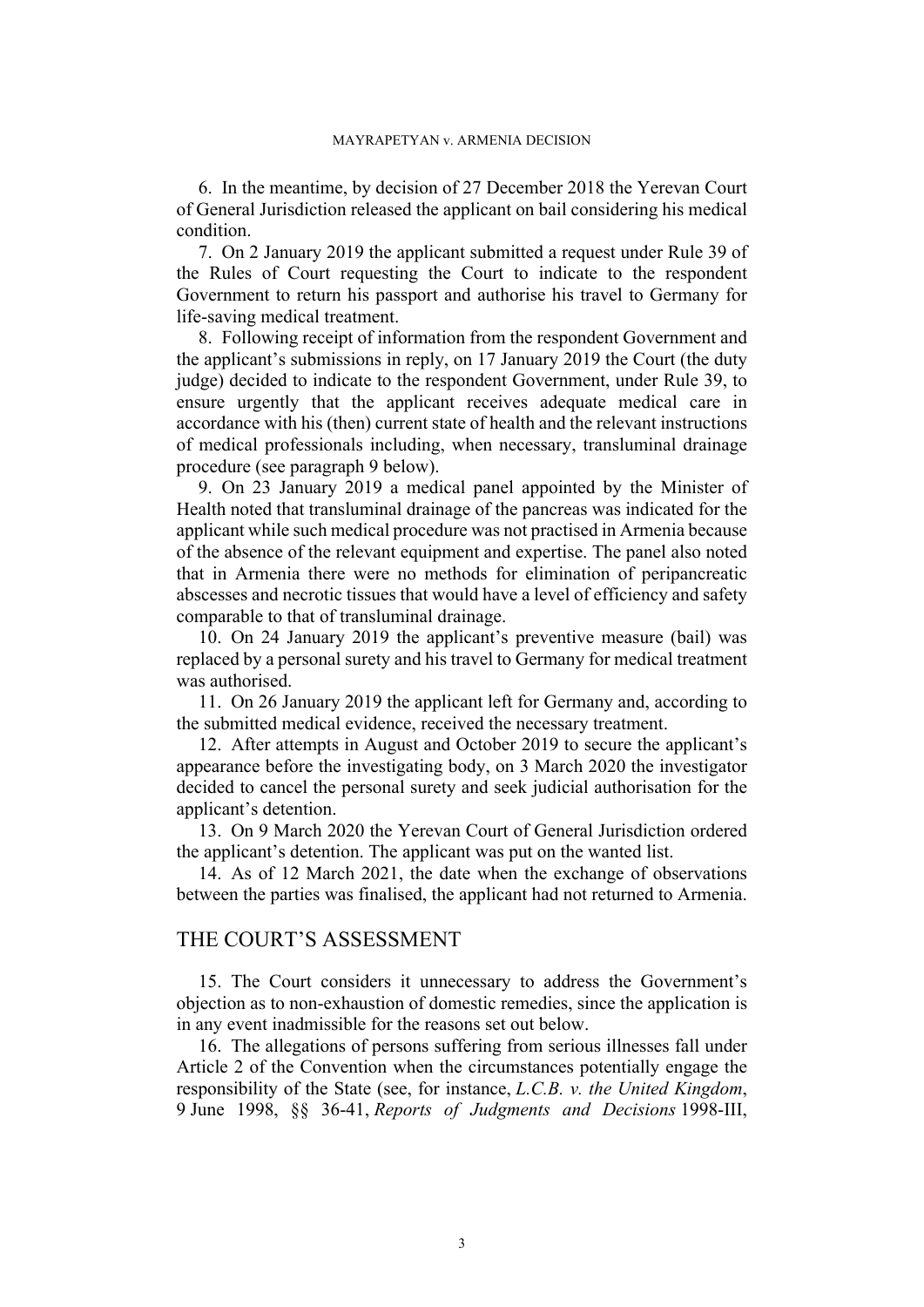concerning an applicant suffering from leukaemia; *G.N. and Others v. Italy*, no. [43134/05](https://hudoc.echr.coe.int/eng#%7B%22appno%22:%5B%2243134/05%22%5D%7D), §§ 69-70, 1 December 2009, concerning applicants suffering from a potentially life-threatening disease, hepatitis; and *Hristozov and Others v. Bulgaria*, nos. [47039/11](https://hudoc.echr.coe.int/eng#%7B%22appno%22:%5B%2247039/11%22%5D%7D) and [358/12,](https://hudoc.echr.coe.int/eng#%7B%22appno%22:%5B%22358/12%22%5D%7D) §§ 8 and 106-08, ECHR 2012 (extracts), concerning applicants suffering from different forms of terminal cancer). Furthermore, an issue may arise under Article 2 where it is shown that the authorities of a Contracting State have put an individual's life at risk through the denial of the health care which they have undertaken to make available to the population generally (see *Lopes de Sousa Fernandes v. Portugal* [GC], no. [56080/13,](https://hudoc.echr.coe.int/eng#%7B%22appno%22:%5B%2256080/13%22%5D%7D) § 173, 19 December 2017).

17. There is nothing to indicate that the applicant was in a life-threatening condition when he was placed in detention. He had suffered from gallstone disease and chronic pancreatitis before his detention and had received relevant treatment in Germany after the sharp deterioration of his health in November 2016 (see paragraph [2](#page-1-0) above). Although the applicant remained under medical supervision following his return, there is nothing to suggest that his medical condition, at least at the moment of his placement in detention, required anything more than regular medical check-ups and observance of the relevant medical recommendations. There are no elements in the file to indicate that the authorities, being in possession of any specific information about the applicant's medical condition, had put his life in danger (compare and contrast *Aftanache v. Romania*, no. 999/19, §§ 52 and 53, 26 May 2020). Furthermore, once the applicant's condition was found to necessitate a further medical intervention, he was released on bail from detention on health grounds (see paragraphs [5](#page-1-1) and [6](#page-2-1) above) and, following the receipt of the opinion of the medical panel appointed by the Minister of Health (see paragraph [9](#page-2-0) above), the imposed preventive measure was lifted and the applicant was allowed to leave for Germany where he received the necessary treatment (see paragraphs [10](#page-2-2) and [11](#page-2-3) above).

18. Against this background, the Court finds that the applicant can no longer claim to be a victim of a breach of Article 2 in respect of these complaints, and finds that this part of the application must be rejected as incompatible *ratione personae* pursuant to Article 35 §§ 3 and 4 of the Convention.

19. As to the complaints under Article 3 of the Convention, the relevant principles with respect to medical care to be provided to persons deprived of their liberty have been summarised in the Court's judgment in *Blokhin v. Russia* ([GC], no. [47152/06](https://hudoc.echr.coe.int/eng#%7B%22appno%22:%5B%2247152/06%22%5D%7D), §§ 135-37, 23 March 2016).

20. According to the material in the case file, during the applicant's detention which lasted a relatively short period of time that is from 6 October until 27 December 2018, he had unlimited access to doctors of his choosing and was admitted to civilian hospitals, including private clinics for medical examination when necessary (see paragraphs [3](#page-1-2), [4](#page-1-3) and [5](#page-1-1) above). There is therefore nothing to indicate that the applicant was not provided with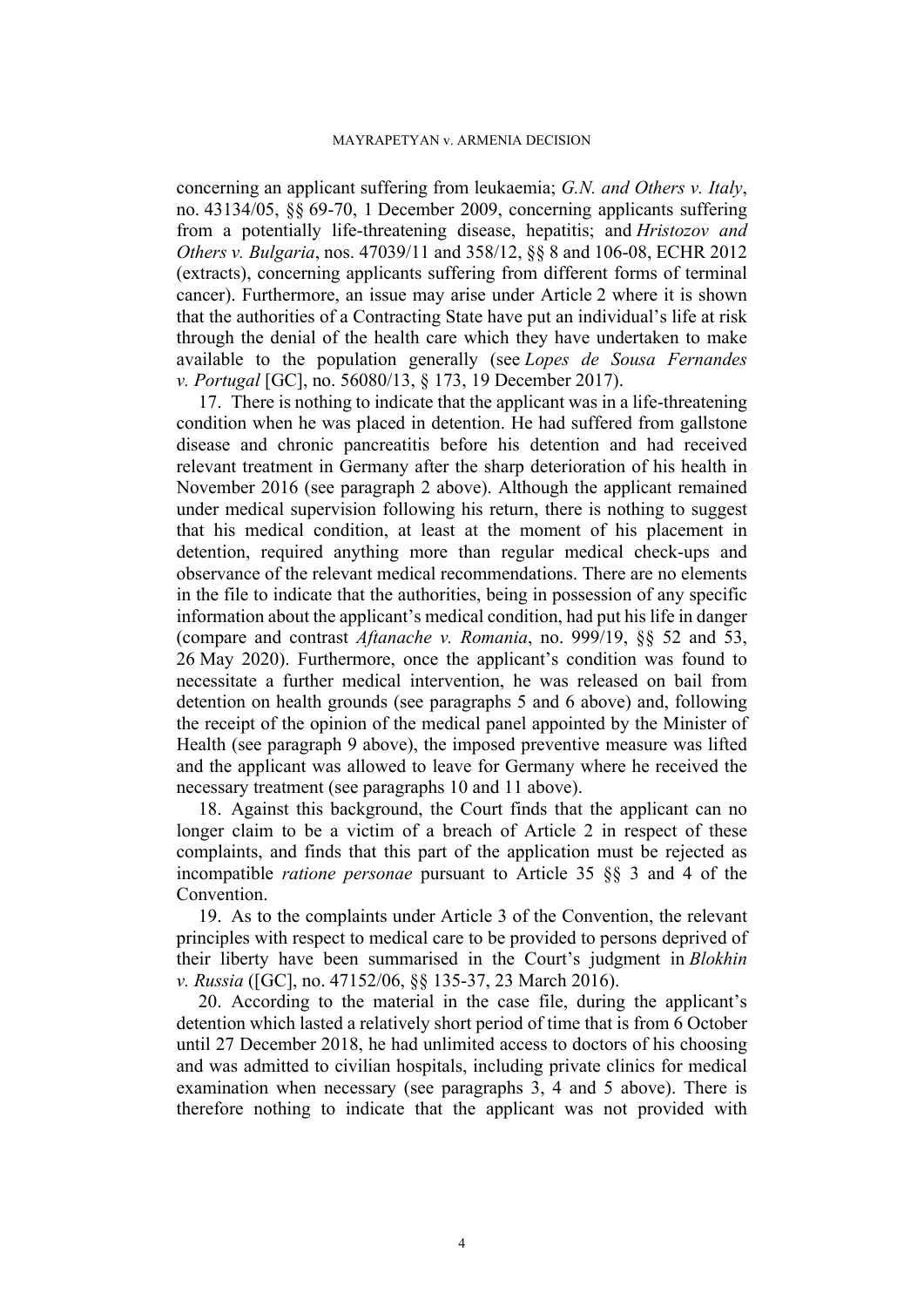adequate medical care while in detention (compare and contrast *Ashot Harutyunyan v. Armenia*, no. 34334/04, § 115, 15 June 2010). Although the applicant's health condition deteriorated while in detention, there is no medical evidence to suggest that this was due to any failure on the part of the authorities to ensure his adequate medical care and not because of the natural progression of his disease (see paragraph [2](#page-1-0) above).

21. The Government admitted that of three medications prescribed to the applicant by his treating doctor (see paragraph [3](#page-1-2) above) only one was available in the pharmacy stock of the penitentiary service and acknowledged that the applicant had received the requisite medication from his relatives. However, the Court has considered that, in so far as provision of health care to detained persons is concerned, the States are bound to provide all medical care that their resources might permit (see *Aleksanyan v. Russia*, no. 46468/06, § 148, 22 December 2008). In particular, the Court found that in the circumstances where the applicant had not depended on the detention facility pharmacy's stock and could receive necessary medication from his relatives while the applicant had not alleged that procuring those medicines had imposed an excessive financial burden on him or his relatives, the absence of the relevant medication in the prison pharmacy was not as such contrary to Article 3 (ibid., § 149).

22. In so far as the applicant complained that the prison authorities failed to provide him with meals compatible with his diet, the Court notes that, upon visiting the applicant in Armavir detention facility, his treating doctor merely stated that the applicant needed to eat dietary food in small portions and that the food needed to be of moderate temperature. No specific dietary recommendations were made. In his turn, the applicant, referring to his dietary needs, had requested to have a food heater in his cell which had been swiftly granted (see paragraph [3](#page-1-2) above). In these circumstances, the applicant's allegation that he needed a special type of food, relying on the written statement of his wife according to which she was obliged to ensure his meals on a daily basis, is not sufficient to conclude that there was a specific type of diet which was medically prescribed to the applicant, at least during the period of his detention, which was not complied with by the authorities. In any event, there is nothing to suggest that the applicant requested to be provided with specific food and his request was rejected (compare and contrast *Ebedin Abi v. Turkey*, no. 10839/09, §§ 33 and 34, 13 March 2018). As noted above, he merely requested permission from the prison authorities to have a food heater which was granted.

23. It follows that this part of the application must be rejected as manifestly ill-founded in accordance with Article 35 §§ 3(a) and 4 of the Convention.